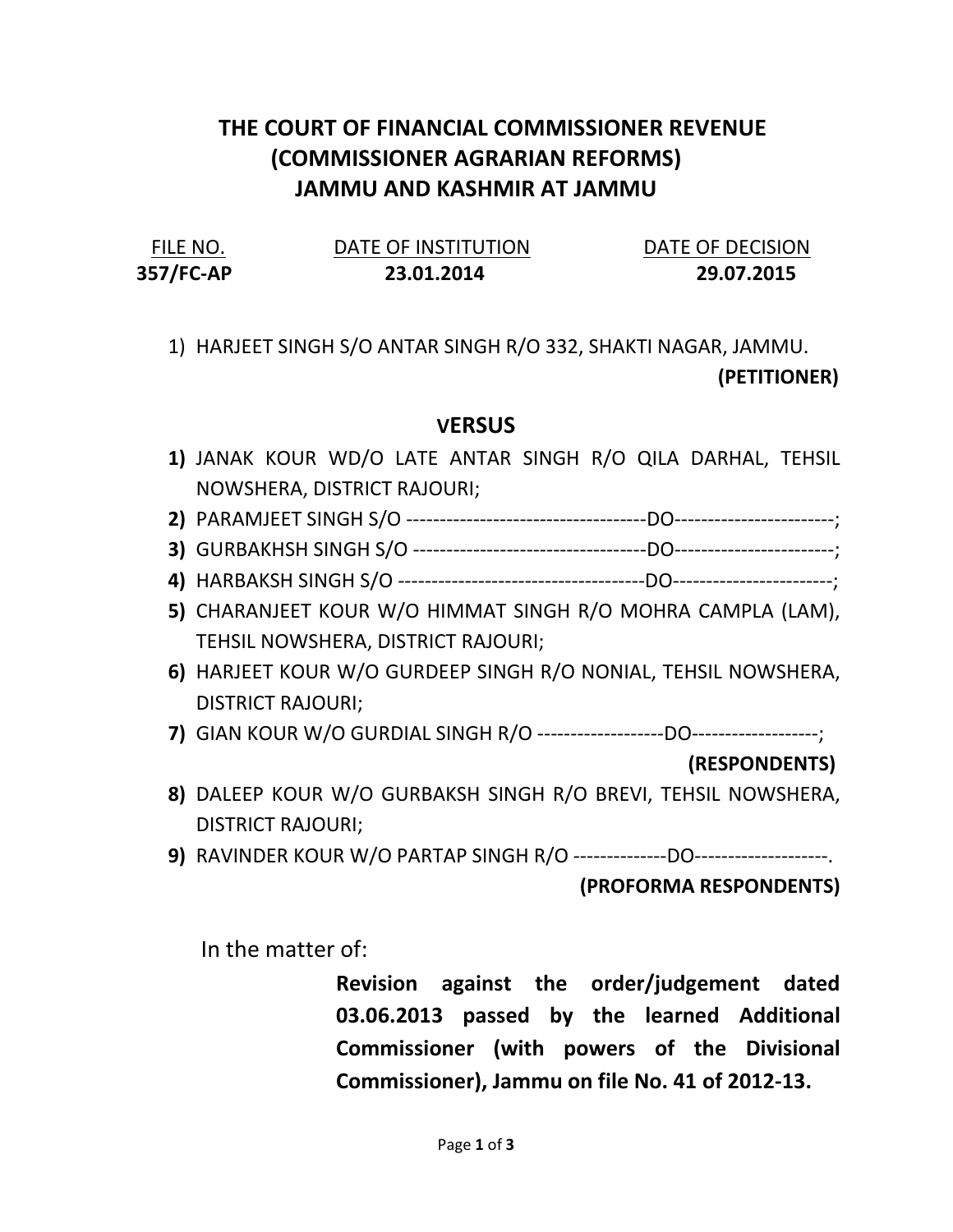For Petitioners --- Advocate O. P. Sharma For Respondents --- Advocate Ashwani Gupta

## J U D G E M E N T

- 1) The controversy between the parties started when Balbir Kour, first wife of Antar Singh (respondent No. 1 being the second) filed a civil suit for declaratory decree before the  $1<sup>st</sup>$  Civil Sub Judge, Municipal Magistrate, Jammu with respect to a house she was residing in at Shakti Nagar, Jammu. The civil court vide its order dated 30.03.1987 passed a decree declaring that she is the owner in possession of the said house. It was further directed therein that Antar Singh shall not alienate the subject of the dispute in any manner whatsoever. This order remained the subject of adjudication upto the Hon'ble High Court of J&K but nothing constructive could come out in favour of Antar Singh.
- 2) It appears that while implementing the said decree of 30.03.1987 in the revenue records, the Naib-Tehsildar, Jammu attested the mutation No. 1673 dated 10.03.1988 with regard to the land measuring 18 Marlas in favour of Balbir Kour. Aggrieved, Antar Singh challenged this mutation in an appeal before the Deputy Commissioner (Collector), Jammu who vide order dated 23.07.1992 observed that the said decree was not referred to the Collector by the Civil Court for execution as is required under Sec. 124 of the Land Revenue Act. The Naib-Tehsildar, Jammu, therefore, was not competent to give effect to the said decree in the revenue records. He has thus wrongly assumed jurisdiction which was not vested in him. In addition, Antar Singh had purchased 05 Marlas of land out of Khasra No. 392 and 15 Marlas from Khasra No. 393. Since there is no mention of any Khasra number in the decree, it is not understood as to how the Naib-Tehsildar has mentioned 18 Marlas out of Khasra No. 392 in the impugned mutation when 05 Marlas are the proprietary rights of Antar Singh in the said Khasra number. Relying on these two points, the Collector set aside the mutation No. 1673 dated 10.03.1988.
- 3) Dissatisfied, the petitioner herein challenged the order dated 23.07.1992 before the Divisional Commissioner, Jammu who transferred the same to the Additional Commissioner (with the powers of the Divisional Commissioner),